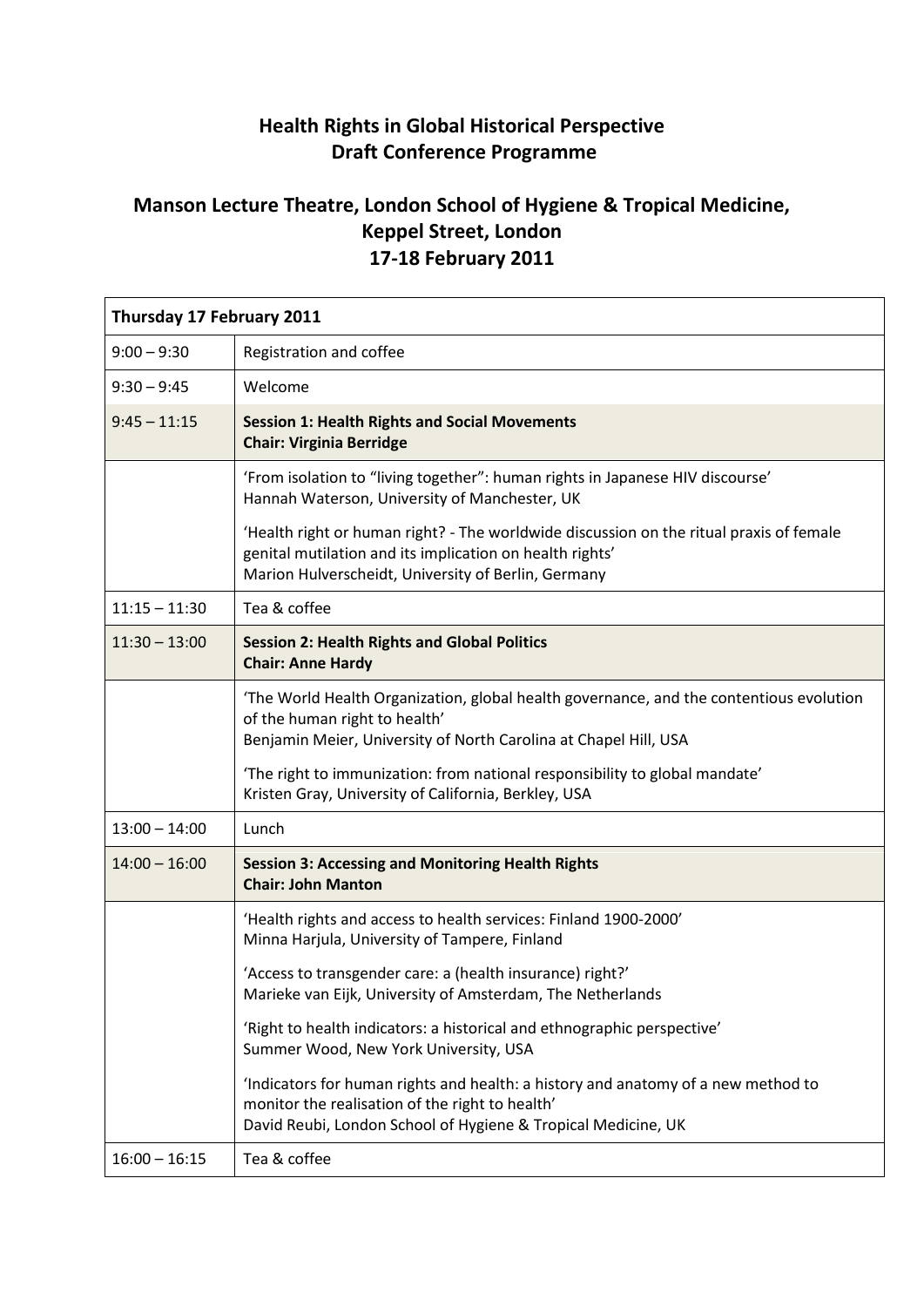| $16:15 - 17:45$ | <b>Session 4: Restrictions to Health Rights</b><br><b>Chair: Martin Gorsky</b>                                                                                                    |
|-----------------|-----------------------------------------------------------------------------------------------------------------------------------------------------------------------------------|
|                 | 'From incarceration to the "Buddi tracker" – patient rights in mental health care versus<br>protection of the general public'<br>Nicole Baur, University of Exeter, UK            |
|                 | 'Immigration and the right to health care in the United States'<br>Beatrix Hoffman, Northern Illinois University, USA                                                             |
|                 | 'State of exception, culture of medical police: SARS, isolation and the law of no rights in the<br>People's Republic of China'<br>Christos Lynteris, University of St Andrews, UK |
| $17:45 - 18:45$ | <b>Key Note Lecture 1</b><br><b>Chair: Virginia Berridge</b>                                                                                                                      |
|                 | 'The patient as policy actor: historical questions and comparative perspectives', Nancy<br>Tomes, Stony Brook University, USA                                                     |
| $18:45 - 19:45$ | Reception                                                                                                                                                                         |
| 20:00           | Dinner<br>Tas Restaurant, 22 Bloomsbury Street                                                                                                                                    |

| Friday 18 February 2011 |                                                                                                                                                                                                                                                                                                                                                                                                                                                                                                                                                                                                            |  |
|-------------------------|------------------------------------------------------------------------------------------------------------------------------------------------------------------------------------------------------------------------------------------------------------------------------------------------------------------------------------------------------------------------------------------------------------------------------------------------------------------------------------------------------------------------------------------------------------------------------------------------------------|--|
| $9:00 - 9:30$           | Registration and coffee                                                                                                                                                                                                                                                                                                                                                                                                                                                                                                                                                                                    |  |
| $9:30 - 10:30$          | <b>Key Note Lecture 2</b><br><b>Chair: Alex Mold</b>                                                                                                                                                                                                                                                                                                                                                                                                                                                                                                                                                       |  |
|                         | 'From parish to supermarket: "rights" to health/medical care and the "duties" of doctors<br>and the state 1750s to 2000s'<br>Steven King, University of Leicester, UK                                                                                                                                                                                                                                                                                                                                                                                                                                      |  |
| $10:30 - 10:45$         | Tea & coffee                                                                                                                                                                                                                                                                                                                                                                                                                                                                                                                                                                                               |  |
| $10:45 - 12:45$         | <b>Session 5: Conceptualising Rights in Health</b><br><b>Chair: David Reubi</b>                                                                                                                                                                                                                                                                                                                                                                                                                                                                                                                            |  |
|                         | 'Rights to what? Mixed responses to massive lead poisoning in Senegal'<br>Noemi Tousignant, London School of Hygiene & Tropical Medicine, UK<br>'Human Rights as a disciplinary regime of power: agency and citizenship in three rights-<br>based HIV/AIDS prevention and treatment programs'<br>Jarrett Zigon, University of Amsterdam, The Netherlands<br>'Interdependence, human rights and public health'<br>Adrian Viens, Queen Mary, University of London, UK<br>'The medicine chest clause: aboriginal people and a treaty right to health care in Canada'<br>Maureen Lux, Brock University, Canada |  |